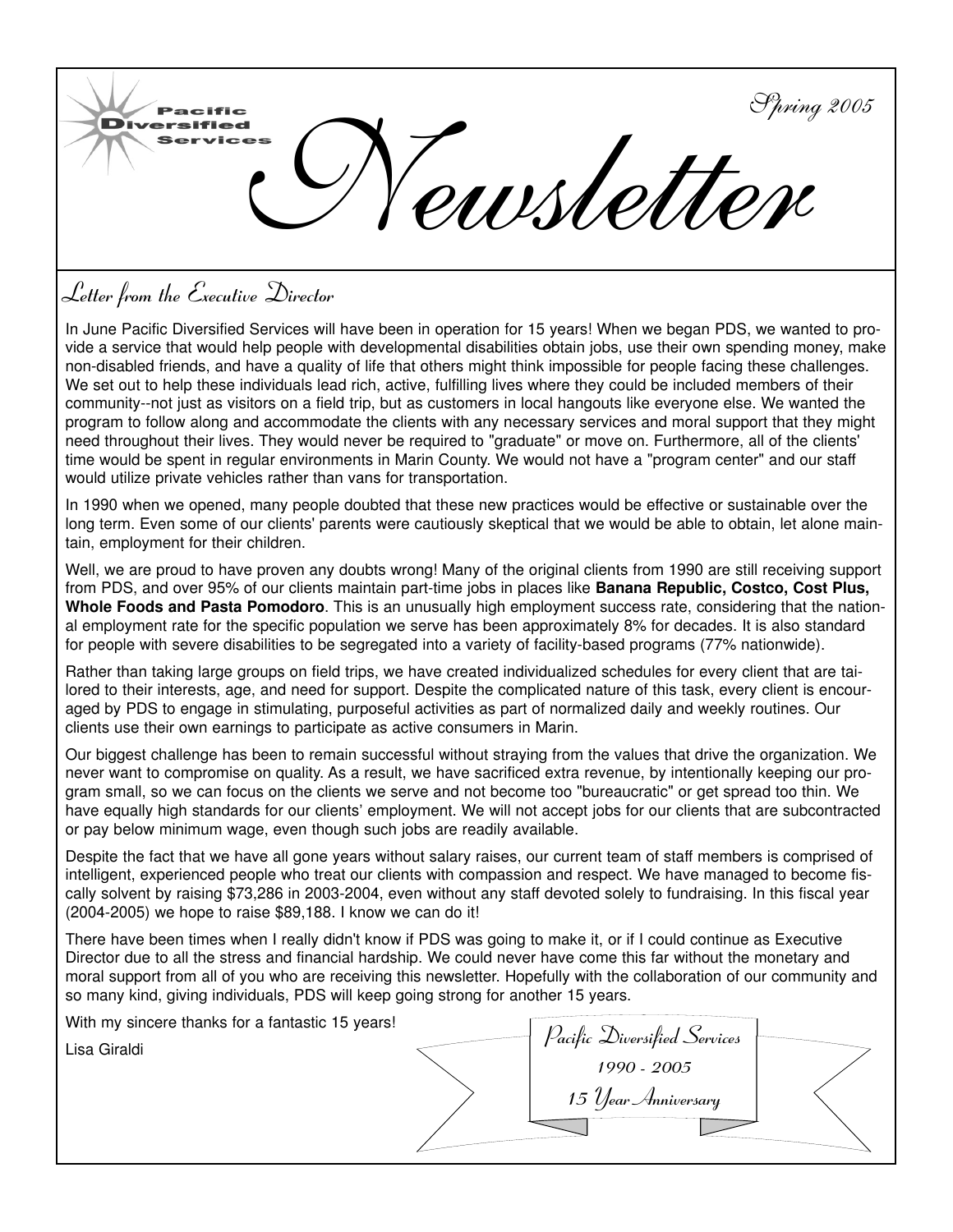#### **PDS Contributors**

The following foundations, organizations, companies, and individuals are recognized for their incredible generosity in donating to Pacific Diversified Services in the 2004-2005 fiscal year:

**\$10,000 or more** Marin Community Foundation Anonymous through MCF

Bank of Marin Costco Employees Golden Gate Bridge District Employees Levi Strauss Foundation Lucasfilm Ltd. Fred and Annette Bernardini Betty R. Burns Peggy Drew Donna Franzblau

#### **\$5,000 to \$9,999** Herbst Foundation

**Up to \$999**

Noriyuki Fujii Ron and Jo Ella Hart Ann Jessup Ginger and David Koel Gloria Mattioli Theresa Olson Connie Perry Richard Reubin Doris Sabraw

**\$1,000 to \$4,999** Doering Family Foundation Stuart Leeb William Sloan

William and Mitzie Smiley Bob Smith Rocio and Carl Smith Stan and Gail Sollid Larry Toney Juana Villacorta Warren Werthheimer Laura M. Wheeler

*Unfortunately we did not receive some of the grants we had applied for this fiscal year. Therefore, to our loyal supporters: We are really counting on receiving your annual contributions before June 30th, in order to break even.*

#### **Holiday Fun by Katy St. Clair**

In October we held our annual Halloween party at the Corte Madera Rec Center, where clients and staff alike arrived in costumes for the big event. It was a raging success, and we would definitely like to thank the young students from Dominican College that volunteered their time to help with the event. Our director, **Lisa Giraldi**, placed an ad asking for help with the party at the **Center for Volunteer Nonprofit Leadership** in San Rafael, and the group from the **Equality Theory Club** responded.

When we arrived, they had decorated the entire place beautifully (well, "spookily"); laid out sandwiches, cookies, and yummy snacks; and had set up a sound system for dancing. By the end of the party we all had a conga line going! The



*Conga line with PDS clients, staff members and Domican College volunteers*

### **Employment News by Katy St. Clair**

At the beginning of this year, **Fresh Choice** in Corte Madera closed its doors. **Don Smith** had been working there for five years, and **Joe Argueta** had been there for ten years! Both of these PDS clients were sorry to leave, but excited at the new possibility of working somewhere else. After a brief search, they found great jobs at **Pasta Pomodoro** in Novato. Both Joe and Don roll silverware and set the tables at the beginning of the day. They just finished training and are doing such a great job that their boss has already added another day to their schedule. Drop in for lunch and say hi to them!

volunteer students were full of smiles and joined in whenever they could. The clients and staff were very impressed with all their hard work, and honored for the help.

Everyone also had a blast at the various holiday parties thrown by their employers. These eagerly anticipated gettogethers are always a time for our clients to let their hair down with their co-workers, dance, and celebrate the season. This year's round of parties were better than ever with many of our clients winning great prizes. **Kevin Peak**, who works at **Woodlands Market**, was very touched to have received a personalized apron with his name stitched into the bib. He is a popular member of the Woodland's crew, and everyone expressed their appreciation for his hard work.

**Eric Alonso** and **JR Jahnke** both work at **Costco** in Novato, and anyone who knows these two guys are aware that they aren't going to miss a party! Eric and JR's job coach **George Clark** accompanied them to the holiday event, and JR won a DVD player in a raffle.

PDS's cutest couple, **Mary Krauss** and **Don Mangrubang**, both work at **Whole Foods**. They got decked out in their finest duds and dug in their heels on the dance floor. Don won a sewing machine at the end of the evening.

**Dana Sparrow** has been working at the **Meridian Sports Club** in Novato for four years, and he always hits the holiday party. This year he danced with PDS lead staffer **Corinne Amare**.

**Lisa Toney** got quite a surprise when her coworkers at **Banana Republic** threw her a party to celebrate her fiveyear anniversary of working there. They brought her a cake, presented her with a placard, and gave her a really cute watch. Lisa was moved to tears! She said it felt nice to be honored by her fellow employees in that way.

**Robin Sloan** also works at **Banana Republic**, and just passed her seven year mark. They gave her a \$25 gift certificate to Starbucks. To quote a phrase that she often uses, "Robin, you go girl! You are on!"

**Eric Alonso** makes more per hour than any other PDS client (or staff member for that matter!), recently getting a raise to \$14.67 an hour.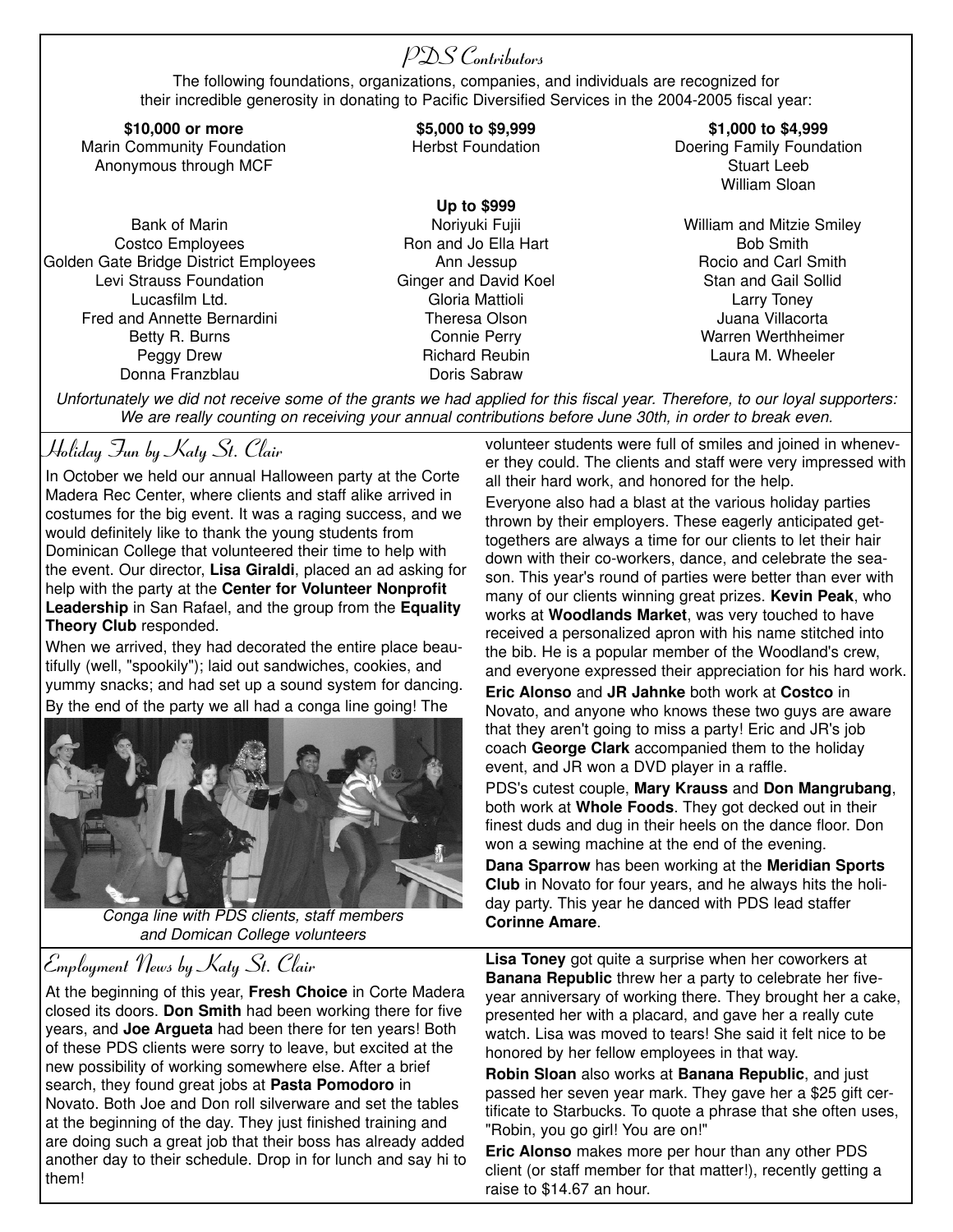## **Community News by Katy St. Clair**

**Kevin Peak** joined an exercise class at the **College of Marin** and has found it to be fun and challenging. The class is very difficult, with obstacle courses, kickboxing, and other aerobic activities. At first he was intimidated by keeping up with all the younger people in the class, but on the day they hiked all over Kentfield, guess who was the first one back in class before everyone else? He was very proud of himself and says it feels great to workout on a regular basis.

**Eric** is also very athletic, but in September he used all his muscles for something other than weightlifting. Instead, he danced all night at a Prince

**Client Spotlight: Cathy Adams by Stephen Yeh**

**Cathy Adams** is one of the most happy-go-lucky clients in PDS. Cathy loves life and is full of sunshine and playful friendliness. She has a very strong personality, a very positive atti-



*Cathy Adams and Pluto at Disneyland*

# **Staff News by Katy St. Clair**

We lost employee **Pattina Steele** last October, but gained a new staff member in her place, **Nicole Freeman**. Nicole is a Marin native who has a lot of experience working with people with disabilities. Eventually, she would like to start her own day program, and the knowledge and know-how she is gathering at PDS will help her towards that goal. The clients clicked with Nicole's plucky but professional personality immediately, and she is a great addition to our team.

concert in San Jose. PDS Coordinator **Dave Murphy** got to join him and they had a great time.

**Joe** and **Cathy** had the time of their lives at Disneyland earlier this year. **Corinne** and **Dave** escorted them down to LA for a weekend of fun. "Are you going to miss me?" Joe kept asking the staff. We sure did, but we knew they would have an awesome time on all the rides. Cathy loved It's A Small World, where she surprised Corinne by singing along. Joe was all smiles too, just happy to be in the same place as his hero, Mickey Mouse.

Something nice happened to **Betsy**, **Berta**, and **Kelly**. All of them work at **Cost Plus** in Larkspur and that location was voted best overall store by the

tude, and a unique sense of self. Despite her significant disabilities, Cathy has impressed everyone by retaining a part-time position at **Borders Books and Music** in San Rafael since April of 1996. Her job is to strip the covers off of unsold magazines so that they can be redeemed for credit by the manufacturers. Finding this job for Cathy was kismet since she has always had a "thing" for magazines, often keeping a collection of them under her mattress at home. Now she gets to be surrounded by magazines all day long! Cathy would probably love her job even if she didn't receive a paycheck.

Cathy is always listening to the sounds and conversation that are going on in the room. She understands language better than she can speak it, but that doesn't stop her from expressing herself. Her vocabulary is limited to few words that for her have multiple meanings. For example, "Moose" is a word that Cathy uses to describe almost any

We've had some sad goodbyes to say lately. **George Clark** worked with us for a little over a year, and he developed special relationships with all the clients, especially those that he job coached. **Eric**, **JR**, and **Alex** were all very sad to hear that he was leaving. We threw him a going away lunch at **Round Table Pizza** and everyone told him how much they appreciated his work. **George** is moving up to Washington to build a house with his wife, and we send them good thoughts.

**Emily Melvin** said goodbye to us at

company. As a result, all the employees got \$25 gift cards. Congratulations to all of you for your great work!



*Joe Argueta gets a smooch from Daisy Duck at Disneyland*

animal. When someone calls her coworker "Kat" over the intercom at Borders, she eagerly calls out "Moose!" Luckily Kat doesn't take it personally!

She loves meeting new people, and often greets strangers with her trademark "I'm Cathy!!" and "How ya' doin?!" She loves children and can be heard exclaiming "Baby" when she sees one. She likes parties, especially when there is cake. Although she has some difficulty with her walk, Cathy nevertheless tramps around with her friends at a vigorous pace along the shoreline at Pickleweed Park, one of her favorite spots. But movies are probably Cathy's favorite activity of all. She claps loudly when there is applause in the movie and has been known to make kissing noises at the screen during love scenes.

Cathy gets along with everyone, and everyone gets along with her. Her excitement and unusual joie de vivre are infectious blessings for those of us lucky enough to work with her.

the end of last summer, and it too was a tearful parting. She had been here for a year, and is now going to law school in the Midwest. She will always remember her time in California with PDS fondly. At her going away party, both **Betsy** and **Mary** spoke of how much they cared about her, and **Dana** even recited an amazing and funny poem about her that he wrote himself. Emily has stayed in touch with some of the clients over the phone and through email. We miss her but know she will go on to do great things.